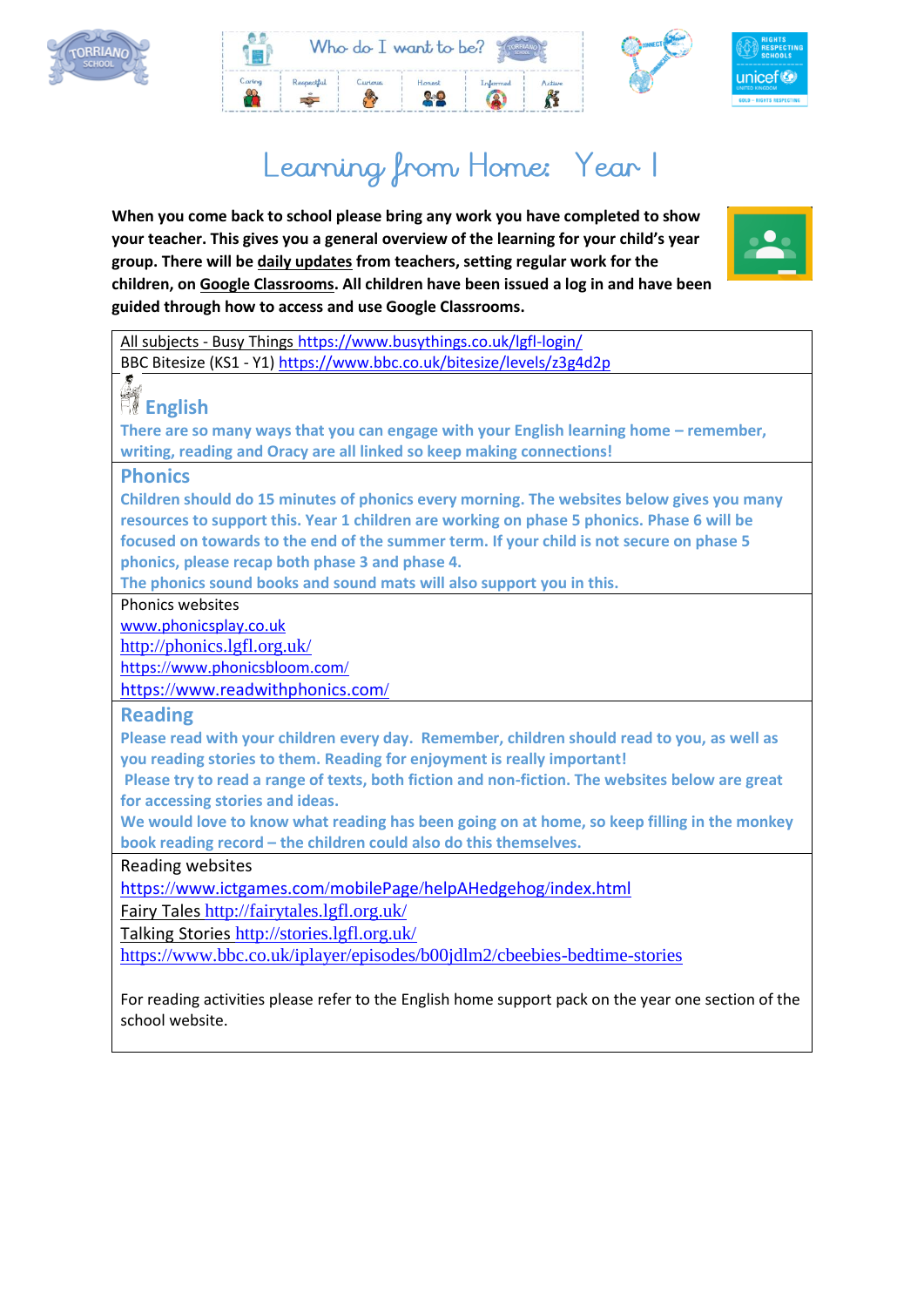





# **Writing**

**Children should be writing every weekday. Please ensure that children are using phonics sound mats when they are writing as this supports their spelling. Your child should be spelling their tricky words correctly (please see the attached spelling list).** 

**We also focus on beginning to join up our letters, using full stops and capital letters, starting to use question marks and exclamation marks.** 

To get you started with writing:

Can you make up your own story based on a fairy tale or traditional tale? Think about using:

- Time conjunctions to sequence your ideas (First, Next, Suddenly)
- Adjectives to describe your characters (enormous, evil)
- An exclamation mark to show that a sentence is very exciting!

**Grammar – Here are some ideas for grammar learning children can do at home to support their writing and reading learning.** 

- 1.) Complete worksheets and resources which have been provided
- 2.) Refer to Bitesize website[: https://www.bbc.co.uk/bitesize/topics/zrqqtfr](https://www.bbc.co.uk/bitesize/topics/zrqqtfr)
- 3.) Grammar explained <http://grammar.lgfl.org.uk/year1.html>

**Handwriting – please keep working on handwriting at home. Children should be beginning to join up their handwriting. The below log in gives you access to the letterjoin website to support this.**

#### How to log in to Letter-join

**DESKTOP AND LAPTOP LOG-IN** Simply go to www.letterjoin.co.uk and log in, using the Desktop log-in boxes, with these details:

User name: Ii9594 Password: home

Letter-join will work on the following browsers on PCs:

- Google Chrome • Firefox
- · Safari • Opera

We cannot recommend using Internet Explorer for Letter-join.

#### **IPAD AND TABLET LOG-IN**

Go to www.letter-join.co.uk, select the Tablet Login button and log in using these details:

User name:

Swipe code (starting at top left):



Letter-join will run on the following tablets:

- . iPads running at least iOS7 through the Safari browser.
- . Windows 8 tablets (8 inch and bigger) using the built-in browser.
- Android tablets (8 inch and bigger) using Google Chrome, Firefox or Opera.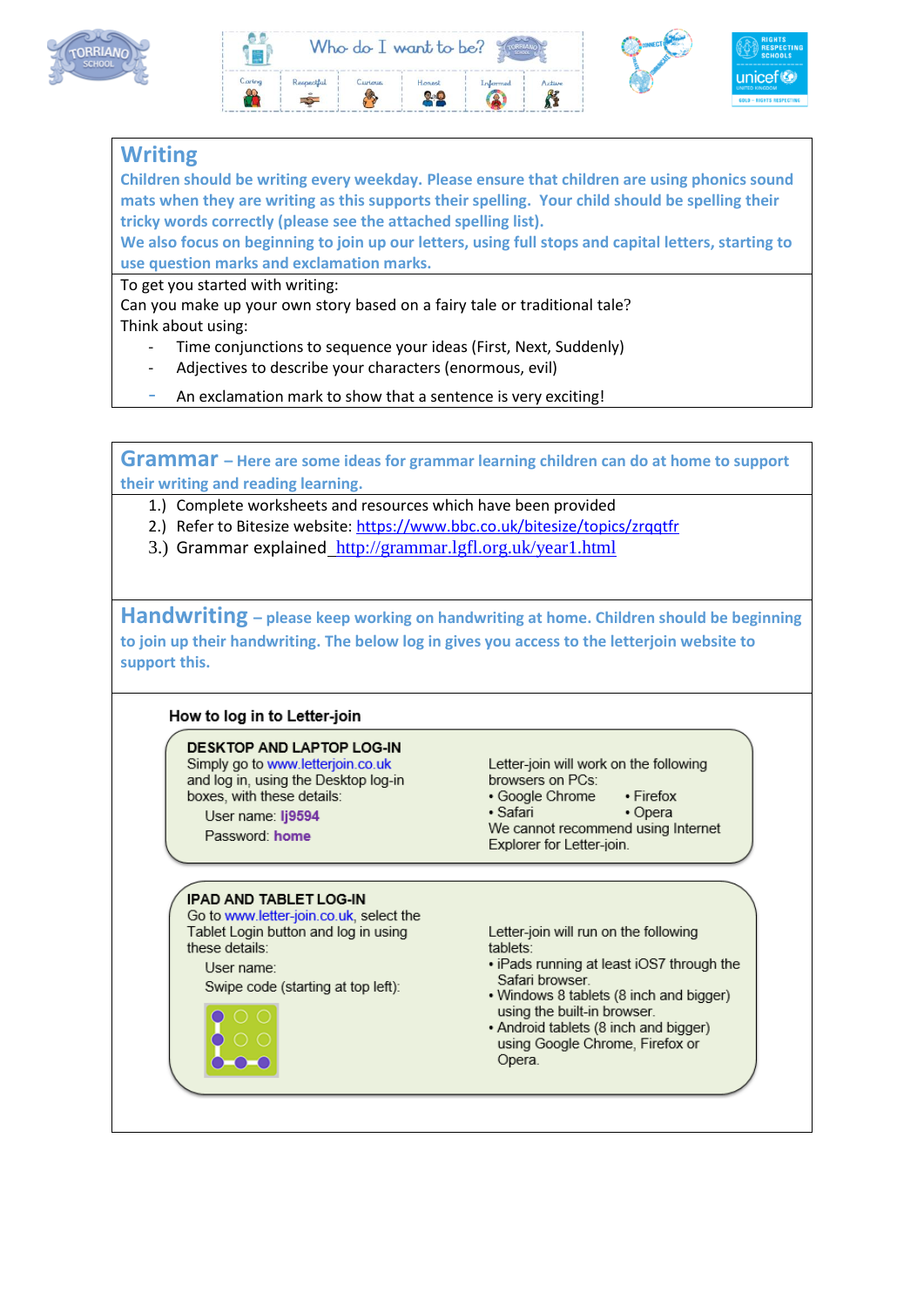





# **Oracy –**

**Speaking and listening are key in children's education, please ensure your house is filled with opportunities for communication and conversation. Below are some activities you could try as a family.**

1.) Write a speech about something that you think is important. Try performing it to a member of your family – you could video yourself and send the video to a family member!

Remember to use your oracy skills:

- Speak in a clear voice
- Look at the audience
- Be confident
- Think about what you are saying
- 2.) Have a go at having a debate with a family member about these statements:
- All children should wear school uniform
- Humans should eat cake every day
- All people should scooter to school

# **Maths – please play the games sent home. Children should be doing maths activities every weekday, which will be set by the teacher. Think about breaking this up into 20 minute manageable chunks.**

**Number**

These are some useful websites which have some maths activities <http://mathsathome.lgfl.org.uk/>

<https://whiterosemaths.com/> Resources are being created by this website and we may refer to them in our Google classroom work.

Number Blocks <https://www.bbc.co.uk/iplayer/episodes/b08bzfnh/numberblocks> <https://www.topmarks.co.uk/>

### **Number bond activities to 10 and 20:**

### **Children should be able to add and subtract within 20 e.g. 7+ 3 =10, 17 +3 =20**

- Number bond tennis (Serve a number. Opponent hits back the number that will sum to 10. E.g.  $7 + 3 = 10$
- Practise writing number bonds to 10 and 20
- Number bond games (resources provided)

### **Counting to 100**

- Read and write numbers from 1 to 20 in numerals and words (resource provided)
- Practise counting to 100, both forwards and backwards (begin with 0 or 1, or begin from any given number)
- Practise writing numbers to 100 using correct number formation
- Counting in twos, fives and tens.

### **Odds and Evens**

Support your child to learn odd and even numbers.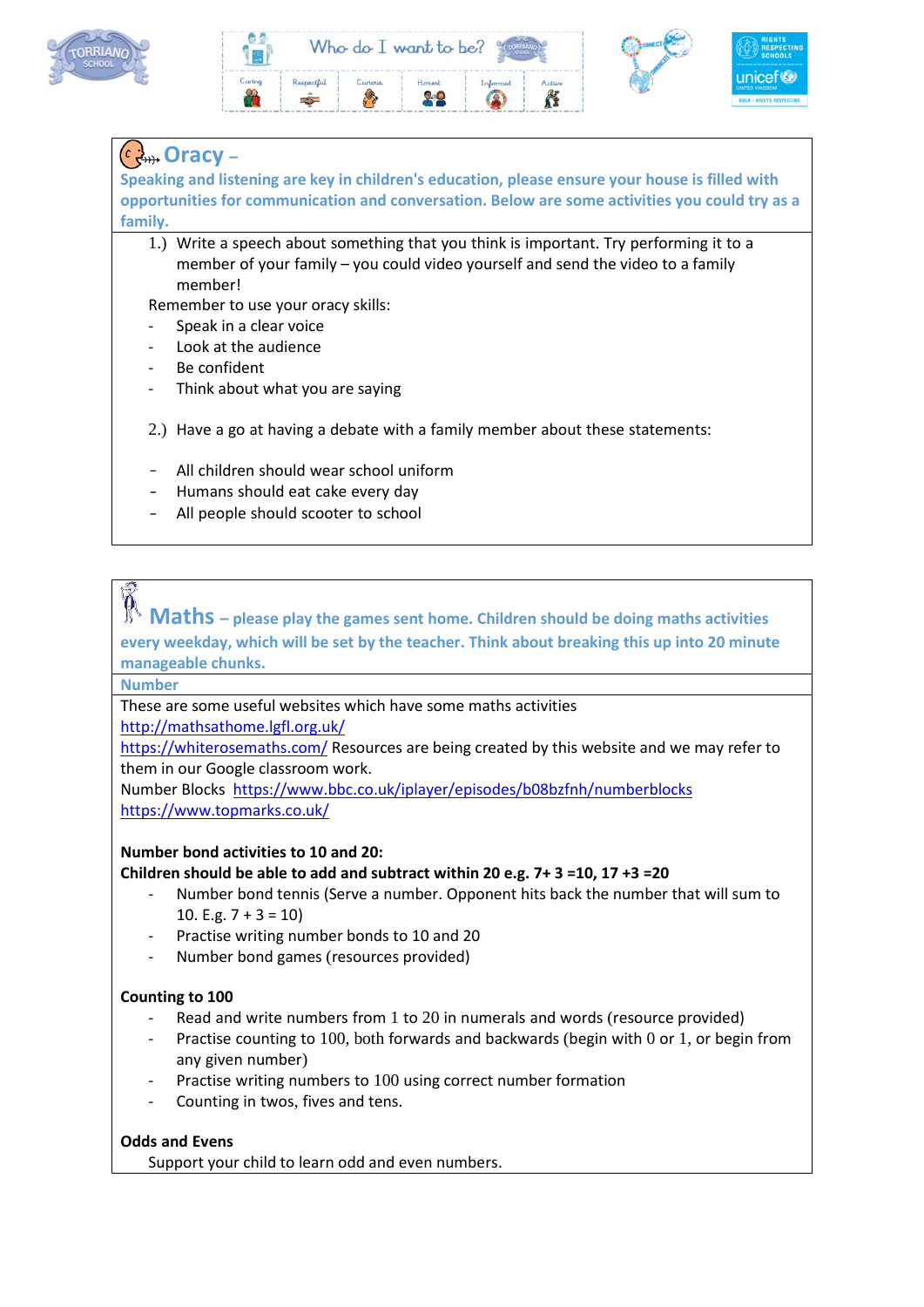



| Shape, space and measure - please do some shape, space and measure work alongside number      |
|-----------------------------------------------------------------------------------------------|
| work.                                                                                         |
| <b>Shape</b>                                                                                  |
| Use the shape mat to re-cap the names of 2D and 3D shapes                                     |
| Discuss the properties of shapes - how many sides, edges, faces<br>$\overline{\phantom{a}}$   |
| https://www.topmarks.co.uk/ordering-and-sequencing/shape-patterns<br>$\overline{\phantom{a}}$ |
| <b>Time</b>                                                                                   |
| Practise telling the time on an analogue clock – o'clock, half past, quarter to and<br>$\sim$ |
| quarter past (These are the Year 1 objectives.)                                               |
| - Can you write the times of important part of your day?                                      |
| At ________o'clock I wake up.                                                                 |
| At ________ o'clock I eat breakfast.                                                          |
| At _______o'clock I worked on my learning.                                                    |
| At o'clock I eat lunch.                                                                       |
| At ________o'clock I play.                                                                    |
| At ________o'clock I eat my dinner.                                                           |
| At o'clock I go to bed.                                                                       |
|                                                                                               |
| <b>Money</b>                                                                                  |
| Draw each of the coins and notes and write their names                                        |
| Draw each of the notes and write their names<br>$\overline{\phantom{0}}$                      |
| How many 1 pennies are in a pound?<br>$\overline{\phantom{a}}$                                |
| How many pounds are in a £5/£10/£20/£50 notes?<br>$\overline{\phantom{a}}$                    |
| https://www.topmarks.co.uk/money/toy-shop-money                                               |

#### **Science –**  $-\hat{\mathbf{Q}}$

**Science is all about feeding our curious minds. We need to build our knowledge and also develop our skills. Whilst at home, try out new science experiments once or twice a week. Think about what working scientifically skills you are developing each time using your checklist.** 

**Can you see where you use these skills in other areas of your life too?** 

**What home experiments can you do? In the Summer Term learning will focus on Weather and Light and Dark – please see the home weather recording activities we have provided.**

**Observation skills will support this. Please try to do one or two sessions of science a week.** 

Year 1 Virtual Experiments <http://ve12.lgfl.org.uk/>

Switched on (Pupil activity sheets, 'Who am I?' and 'Polar Adventure')

<http://sos.lgfl.org.uk/topic-menu.html?y=1>

Additional experiments:

Science Sparks: Periodic Table of Experiments

[https://www.science-sparks.com/wp-](https://www.science-sparks.com/wp-content/uploads/2018/07/ScienceSparksPeriodicTableofExperimentslinks.pdf)

[content/uploads/2018/07/ScienceSparksPeriodicTableofExperimentslinks.pdf](https://www.science-sparks.com/wp-content/uploads/2018/07/ScienceSparksPeriodicTableofExperimentslinks.pdf)

This interactive resource hosts a plethora of experiments that you can try out at home! Just click on one and it will take you to a page that explains what you need, what to do and what the science is behind it.

You can also use the Kitchen Sink Science experiments, using things you might be able to find in your kitchen.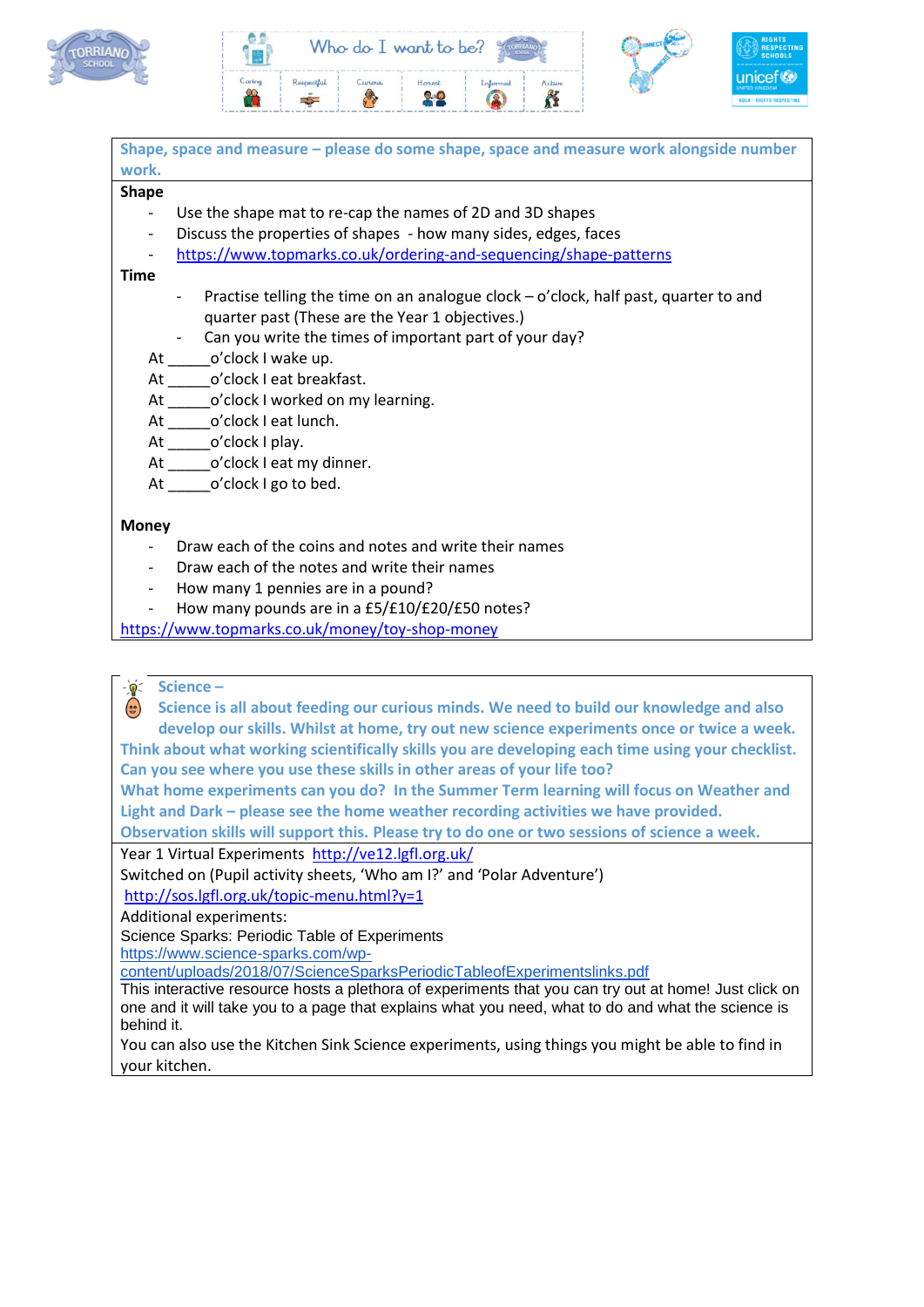





**History and Geography - We have been learning about the monarchs of Great Britain – please try to do some learning around this once or twice a week.** 

See Global learning pack.

Tudors:

<https://www.dkfindout.com/uk/history/tudors/tudor-childhood/>

<http://www.primaryhomeworkhelp.co.uk/tudors/dailylife.htm>

<https://www.natgeokids.com/uk/discover/history/general-history/tudor-facts/>

Victorians:

<http://www.primaryhomeworkhelp.co.uk/victorians/children/index.htm> [https://www.museumoflondon.org.uk/application/files/1414/5579/2208/what-was-life-for](https://www.museumoflondon.org.uk/application/files/1414/5579/2208/what-was-life-for-children-victorian-London.pdf)[children-victorian-London.pdf](https://www.museumoflondon.org.uk/application/files/1414/5579/2208/what-was-life-for-children-victorian-London.pdf)

<https://www.natgeokids.com/uk/discover/history/general-history/victorian-facts/>

**Computing – If you have the technology these websites are fantastic for coding for Year 1.**

<https://www.j2e.com/>

This website has a range of coding activities - J2E Tool Suites/ Launch/ Log in/ J2 Code / Jit, Visual and Logo KS1.

**Art/DT – Get creative!** 

Picture Book Maker<https://content.lgfl.org.uk/secure/picturebook/>

[https://cassiestephens.blogspot.com/2020/03/my-favorite-lessons-for-home-based](https://cassiestephens.blogspot.com/2020/03/my-favorite-lessons-for-home-based-art.html)[art.html](https://cassiestephens.blogspot.com/2020/03/my-favorite-lessons-for-home-based-art.html)

<https://kinderart.com/art-lessons/painting/teaching-art-at-home/>

<https://kinderart.com/category/art-lessons/drawing/>

<https://theartofeducation.edu/2020/03/13/27-art-activities-and-lessons-to-try-at-home/>

<https://www.tate.org.uk/kids/explore> - has lots of information on different artists.

<https://www.tate.org.uk/kids/games-quizzes> - there are also fun quizzes and games on here.

<https://www.tate.org.uk/kids/games-quizzes/tate-paint> - this could be great for creating digital art.

What different materials can you use to create pictures of what you can see outside your window? Don't forget to do some junk modelling.

David Hockney and The Secret Artist use ipads for their art with the Brushes app – can you do the same?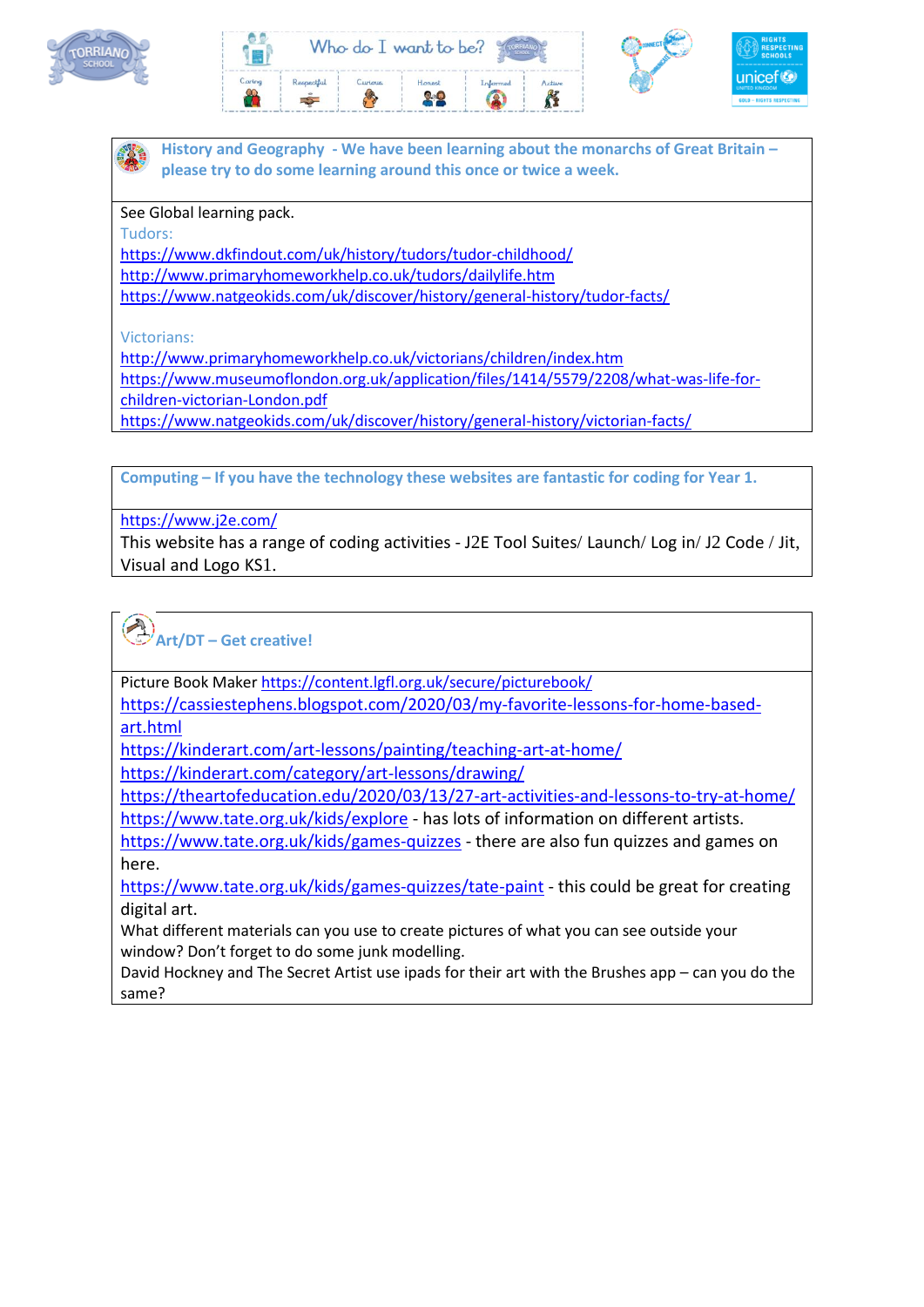







**PE – Please try to do physical exercise at home every day if you cannot get outside**

<https://www.cosmickids.com/category/watch/>

<https://www.nhs.uk/change4life/activities/train-like-a-jedi>

<https://www.bbc.co.uk/sport/football/supermovers>

<https://www.gonoodle.com/>

<https://www.activekidsdobetter.co.uk/active-home> <https://www.headspace.com/meditation/kids>

Joe Wicks The Body Coach has five minute home workouts on his You Tube channel. <https://www.youtube.com/watch?v=d3LPrhI0v-w>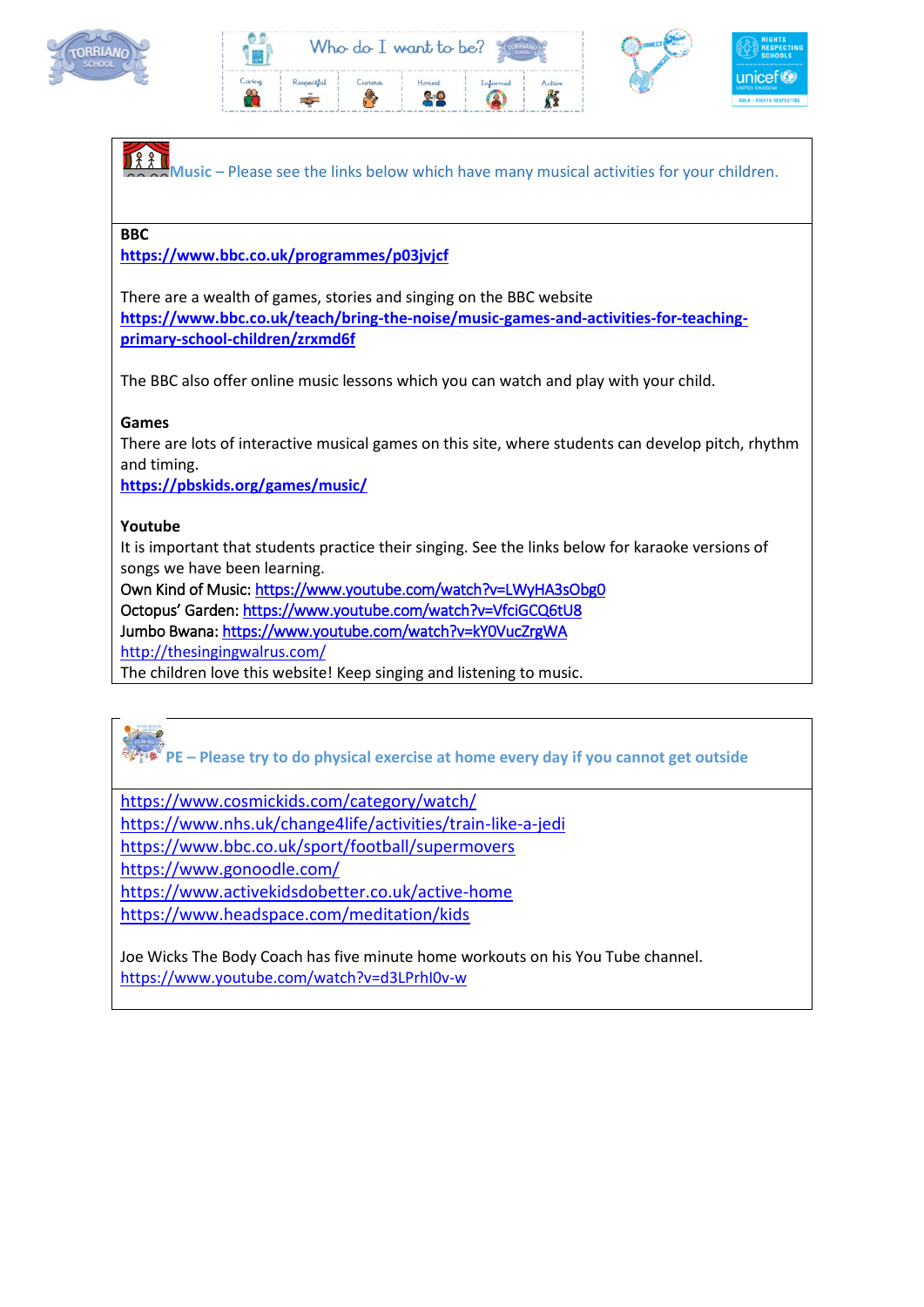







### **SDGs/RRS/ Global events**

Send my Friend Campaign SDG4 Quality Education World Fairtrade Day 9th May Refugee Week – June 15th – 21th Walk to School Week- 18/5/20 Soccer Aid- June 2020 World Refugee Day – 20/6/20 International Mother Earth Day –April 22nd Cultural Diversity Day 21st May – Article 30 & 2 International Mother Earth Day –April 22nd Mandela Day 18th July VE Day 8th May Tokyo Olympics 24th July-9th August

### **Torriano Online Learning**

Work will be uploaded daily on Google classroom. All children should have their google account usernames and passwords. If this is not the case, please contact the school team at [admin@torriano.camden.sch.uk](mailto:%20admin@torriano.camden.sch.uk) and he will email you with the relevant details.

To access Google classroom, pupils must log in here:

[https://edu.google.com/intl/en-GB/products/classroom/?modal\\_active=none](https://edu.google.com/intl/en-GB/products/classroom/?modal_active=none)